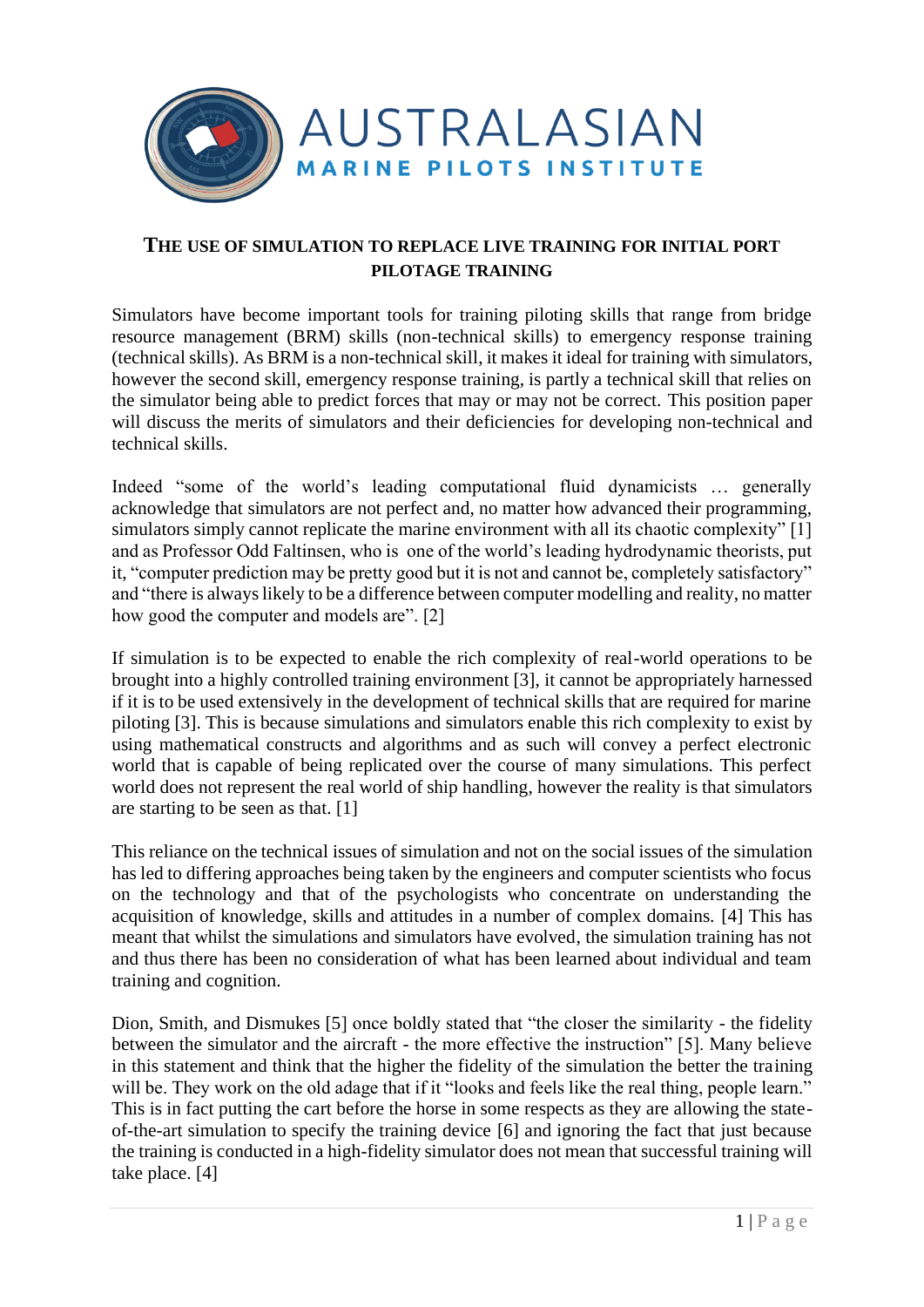

Flexman and Stark [7] have stated that "complete physical fidelity is rarely required for effective training and transfer" [7]. Fidelity then should be dictated by the cognitive and behavioural requirements of the task, not people's opinions. If this is done then there should be transference of learning.

One of the problems with simulation usage is in how the simulation is evaluated. If this is evaluated by trainees' reactions to the training there may be a bias in gaining a favourable evaluation for high fidelity simulation because the trainees typically like the "bells and whistles" of high fidelity simulation, so high fidelity simulation will appear to be highly effective for training. [4]

Training research clearly shows that there is not a significant relationship between trainee reactions and learning and subsequent performance [8]. Ideally, the determination that the training is effective should come from the trainee's performance rather than the performance of the simulation. However, many of the simulation evaluation techniques that are currently in use evaluate the "machine," that is, the system's characteristics and parameters and not the "person's" or the trainee's performance. As a result, because the simulation is judged favourably, the training it provides is judged to be good as well. [4]

One of the advantages of simulation though, is the ability for the trainee to learn through repetition to gain the required outcomes. These outcomes though also come from experience and not just simulated environments. This is because adults learn better through experience and also knowledge retention is better with experience. It is for this reason that initial training via a simulator is only part of the training process.

Simulation when used properly should enable effective training to take place in the marine pilotage environment and should be able to do the following:

- 1. Create a realistic simulation. This is sometimes difficult in ship simulators due to the vast array of outside influences that are at play when piloting ships. Realism in simulation is critical.
- 2. Enable an authentic learning environment to be created.
- 3. Allow learning in the same context of real-world operations which allows the transference of new knowledge and skill to effectively take place.
- 4. Allow skill development to take place in a suitable environment that carries no risk to the outside world. Simulation also allows below par performance and errors to occur without fear of consequence and the learning's from this can then be used to raise the performance level and prevent the re-occurrence of the errors, which as stated above is without risk to the equipment or participants as well as the general public.
- 5. Allow for the use of instructional techniques that are much more difficult to achieve in the real world. These techniques can be run time and time again to embed the techniques.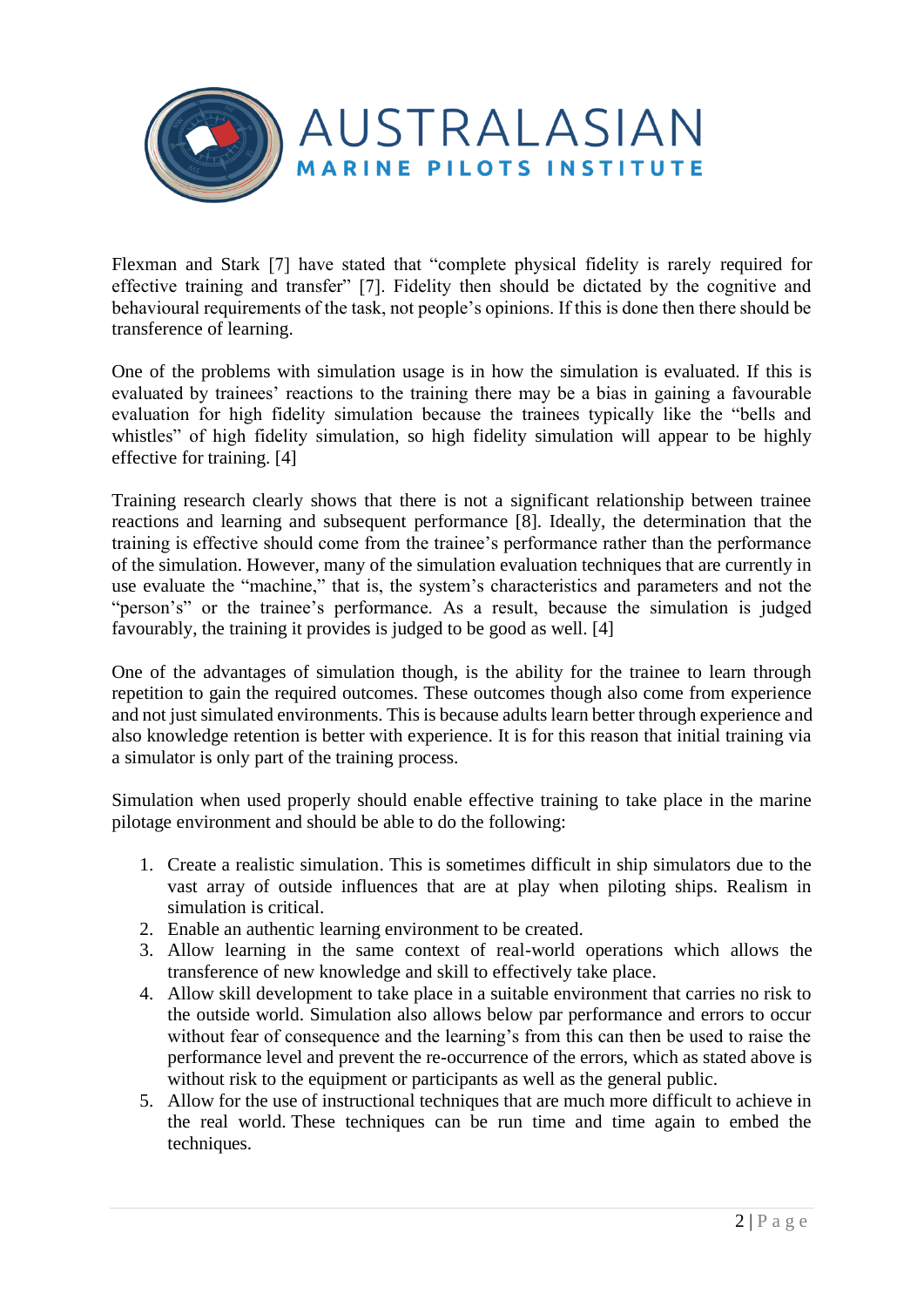

6. Allow for the use of scenarios, which will help in the development of non-technical skills such as decision-making and situation awareness. Non-technical skills are the cognitive and social skills that complement technical skills. There are also educational benefits in learning the importance of hazard identification and risk management. As BRM is critical in what pilots do, simulation should strive to create a team environment which can then be transferred to the outside world. Teamwork and the identification of each team member's areas of strength is also necessary as is the understanding of why effective communication must be used during the simulation in order to do it effectively on a bridge in the real world. [3]

There can be doubt that simulation has now become a crucial aspect of marine pilot training and to learn these piloting skills there must be an opportunity to learn and practice in an appropriate context. This context must not only provide essential performance cues but also ensure the safety of the trainee and the instructor, however, the best simulation in the world does not guarantee learning [9, 10]. It is of concern that "the way the context looks (i.e. the simulation) seems to have become more important than the instructional features embedded in the simulation to support learning" [4].

It is critical therefore that learning be enabled with regards to simulation training and this can be developed by promoting systems that allow this. This can only be achieved by shifting focus from the designing of simulation for realism and (hope that the learning occurs) to the design of human-centred training systems that support the acquisition of complex skills. [4]

In summary, liking the simulation does not translate to learning. Although user consideration is important it is not the only source of learning. In evaluating the effectiveness of our simulation-based training system, we have to go beyond reaction data and obtain data that allows the essential, diagnosis and evaluation of requisite Knowledge, Skills and Attitudes (KSA's). [4]

To determine if the simulation training has been effective then the decision must be based on whether the trainee has learned the required skills and then used them on the job [11]. By doing this an ongoing appraisal of the simulation training can be achieved which in turn will determine whether adjustments need to be made to the amount of training given.

This discussion paper has given the reader an insight to some of the issues that simulation and simulators have introduced to the world of marine pilot training. It would appear that the use of simulators is ideal for non-technical skill training as these skills are the cognitive and social skills that complement technical skills and are more easily replicated on a simulator. Technical skills whilst still replicable are not as easily managed due to the difficulty in being able to predict forces that may or may not be correct. There are also problems with learning transference, and it needs to be determined that the skills have actually been learned.

The problems in determining whether knowledge transference and skill learning have in fact occurred is probably partly the reason why **IMO A960 (M) (2004 Version) Section 5.2** in part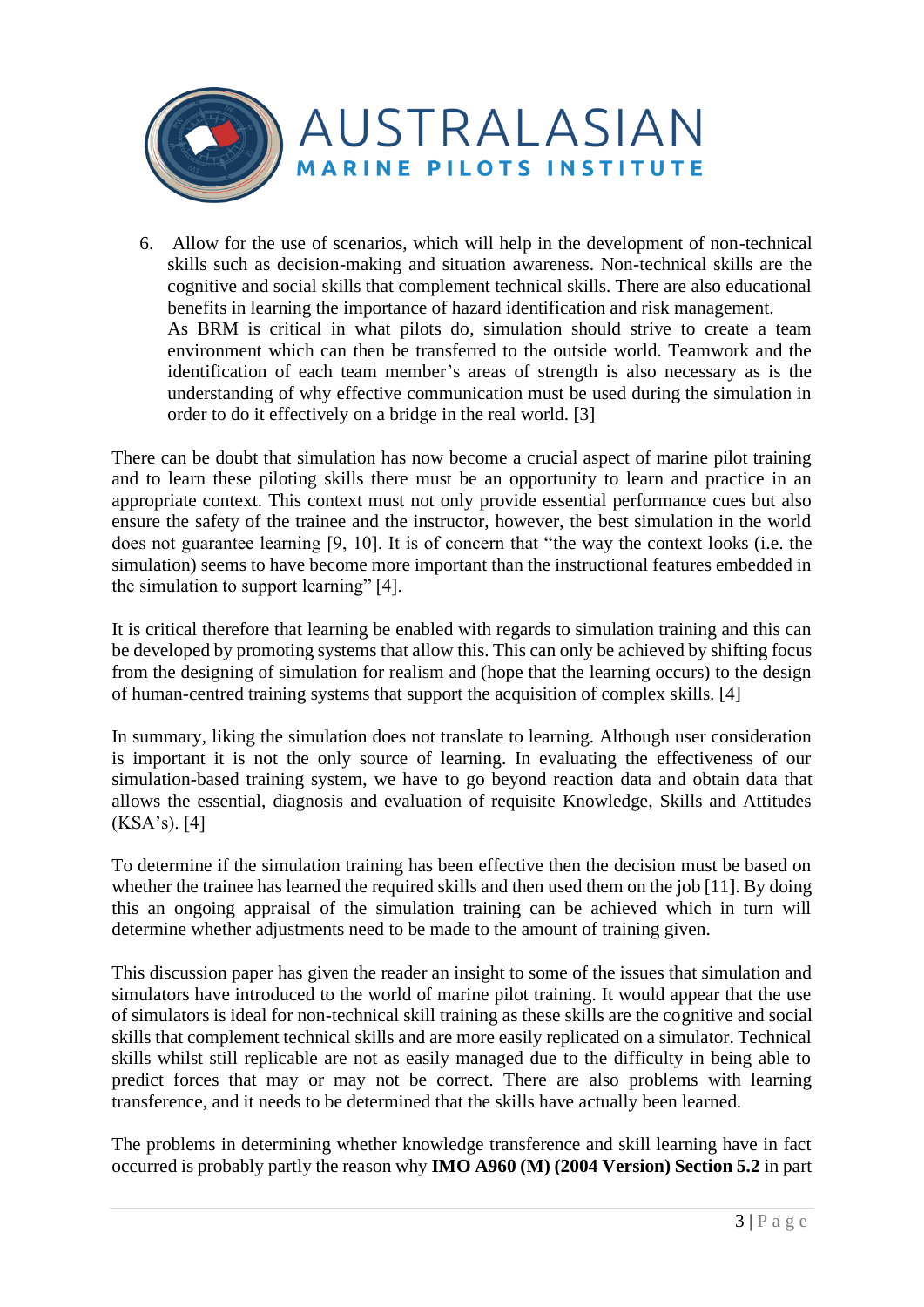

states that the practical experience gained by the trainee pilot "may be supplemented by simulation, both computer and manned model …" [12] and **IMPA Resolution 7.1 (2000): Use of Shiphandling Simulators** resolved that " … the use of simulators to evaluate or predict a pilot's performance in the real world for licensing purposes to be an inappropriate use of an otherwise valuable technology" [13] and **IMPA Resolution 7.2 (2002): Simulators** resolved that … "the sole use of simulators for training and certification to be inadequate in validating the appropriate levels of competence required for navigating in pilotage waters …" [14]

*Still it has been determined that "there is no question that simulation can be an effective tool for training complex skills. … But it is only a tool. As with any tool, in order to be effective it must be used appropriately." [15]* 

## References

- 1. McArthur, P.J., *Piloting at the Edge of Chaos*, in *The Pilot*. 2016, New Zealand Marine Pilots Association: New Zealand. p. 15-22.
- 2. Falstinsen, O., *Modelling of manoeuvring with attention to ship-ship interaction and wind waves*, in *2nd International Conference on Ship Manoeuvring in Shallow and confined Water: Ship to Ship Interaction*, P. B, et al., Editors. 2011, The Royal Institute of Naval Architects: Trondheim Norway.
- 3. Thomas, M.J.W., *Principles of Training Non-Technical Skills*, in *Training and Assessing Non-Technical Skills: A Practical Guide*. 2017, CRC Press: London.
- 4. Salas, E., C. Bowers, and L. Rhodenizer, *It Is Not How Much You Have but How You Use It: Toward a Rational Use of Simulation to Support Aviation Training.* The International Journal of Aviation Psychology, 1998. **8**(3): p. 197-208.
- 5. Dion, D., B. Smith, and P. Dismukes, *The cost/fidelity balance.* Modern Simulation and Training: The International Training Journal, 1996. **2**: p. 38-45.
- 6. Roscoe, S., *Transfer and cost effectiveness of ground-based flight trainers*, in *Aviation Psychology*, S. Roscoe, Editor. 1980, Iowa State University: Ames. p. 194- 203.
- 7. Flexman, R. and E. Stark, *Training simulators*, in *Handbook of Human Factors*, G. Salvendy, Editor. 1987, Wiley: New York. p. 1012-1038.
- 8. Tannenbaum, S. and G. Yuki, *Training and development in organizations.* Annual Review of Psychology, 1992. **43**: p. 399-441.
- 9. Salas, E., C. Bowers, and J. Cannon-Bowers, *Military team research: Ten years of progress.* Military Psychology, 1995. **7**(2): p. 55-76.
- 10. Salas, E. and J. Cannon-Bowers, *Methods, tools, and strategies for team training*, in *Training for a rapidly changing workplace: Applications of psychological research*, M. Quinones and A. Ehrenstein, Editors. 1997, American Psychological Association: Washington DC. p. 291-322.